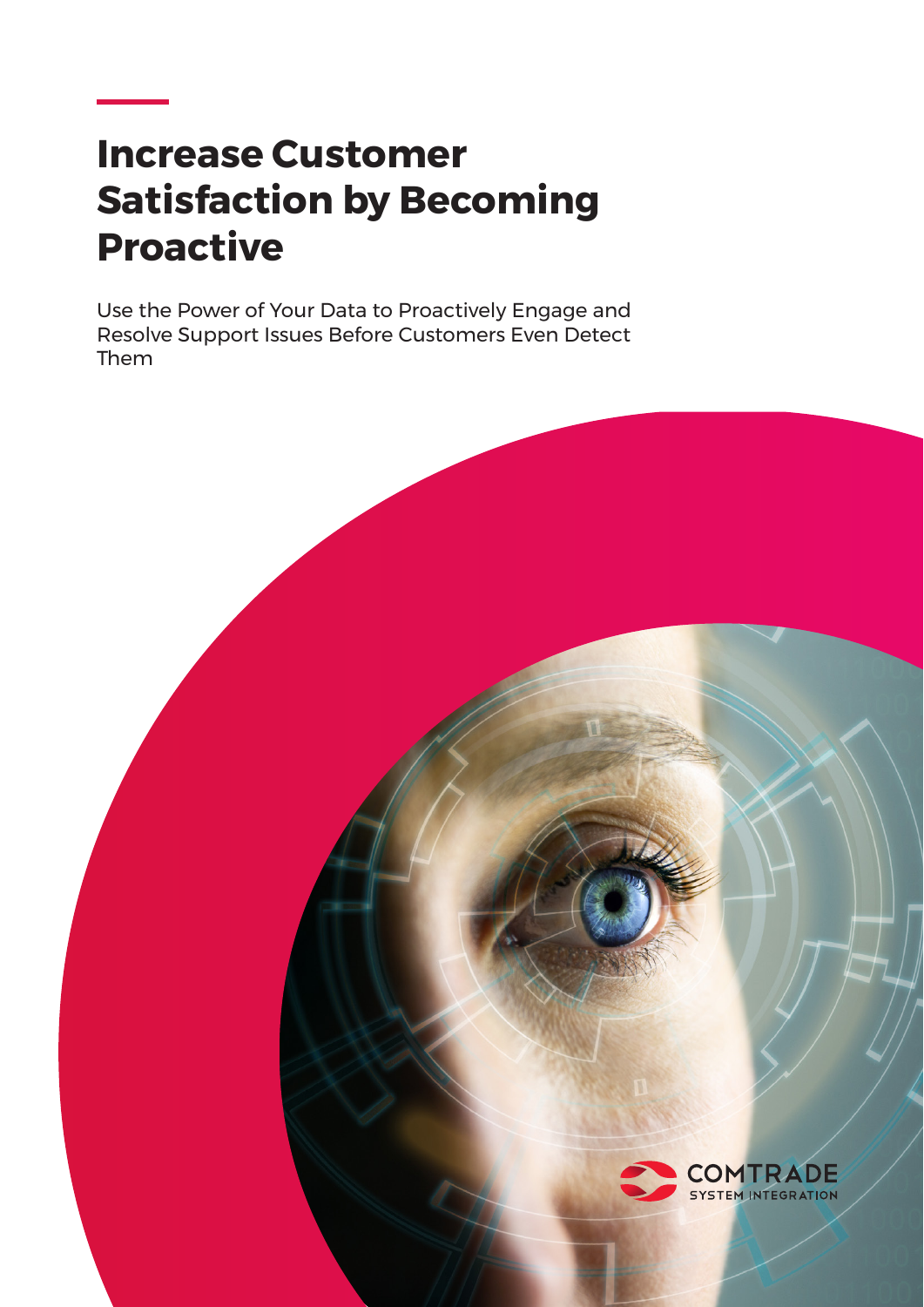### *Customer experience will overtake price and product as the key brand differentiator by 2020.*

Customers 2020 Report, Walker Information

# **Solution Overview**

Did you know that you can respond to various issues even before the customer contacts you with a complaint? By leveraging the power of data from all your systems, you can become proactive and send personalized messages to customers before they initiate interaction with your customer support channels.

Complaints regarding high bills, device use or network availability can be resolved even before the customer raises the issue, through internal data analysis and social media monitoring. By introducing proactive communication, you demonstrate additional value to customers and increase their satisfaction and loyalty.

#### *7 out of 10 business leaders claim that customer experience is now critical to their success.*

The Business Impact of Customer Experience, Forrester Perspective, 2013

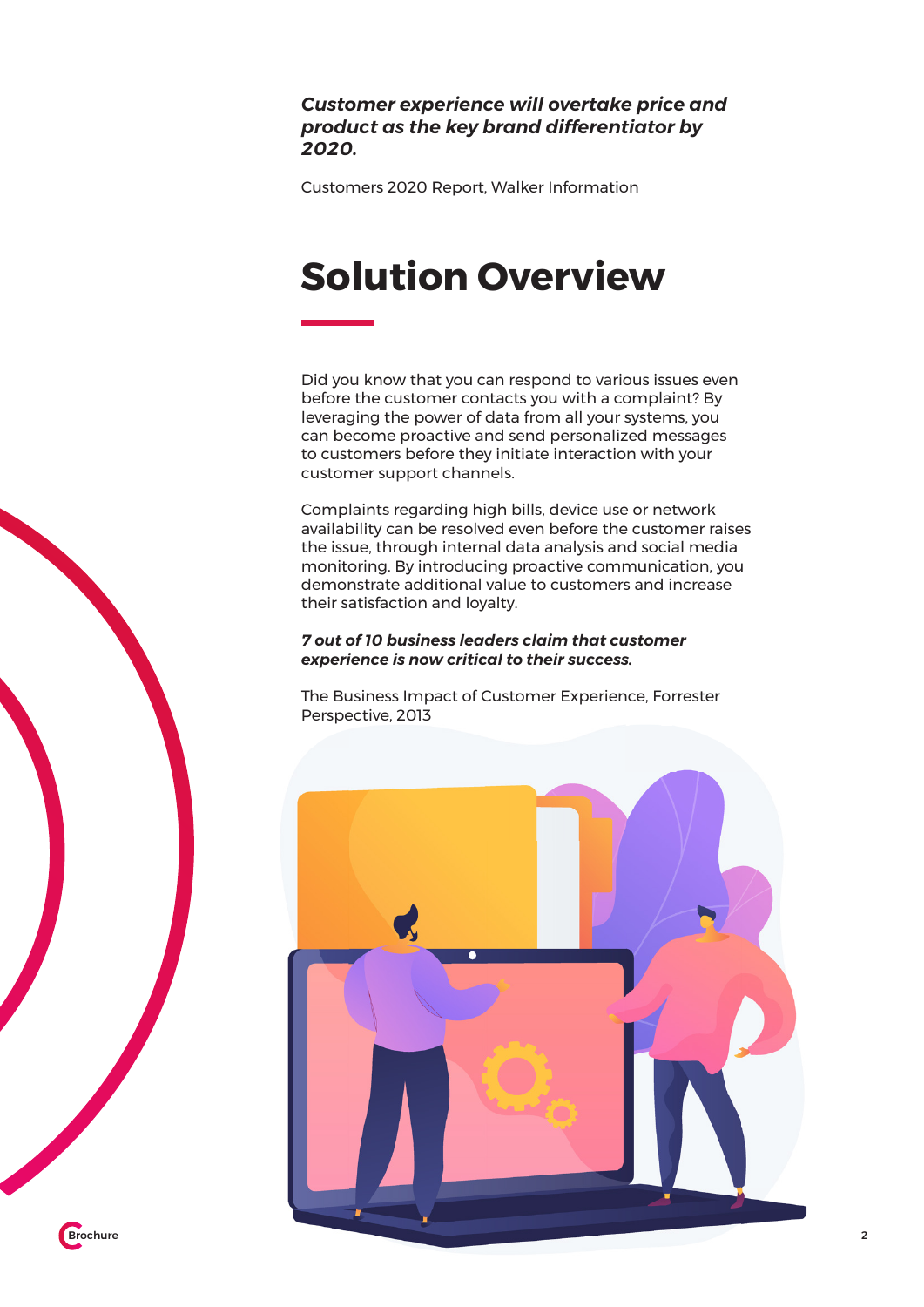### **Solution Benefits**

#### **Reduced Support Costs**

Automatized proactive responses to recognized patterns in customer issues reduce the number of inbound interactions with your support channels, reducing the overall costs of assisted channels and increasing their efficiency.

#### **Fewer Customer Reactions on Public Channels**

Automatized proactive responses to recognized patterns If your system is set to send automatic and personalized notifications and updates to customers when there are outages or issues with the network, negative customer reactions on public channels, primarily social networks, would be significantly reduced and your company's reputation intact.

### **Increased Customer Satisfaction and Loyalty**

A proactive approach regarding billing or network issues, or even unused services, is highly appreciated by customers leading to an increase in customer satisfaction indexes and other important KPI's, such as customer lifetime value.